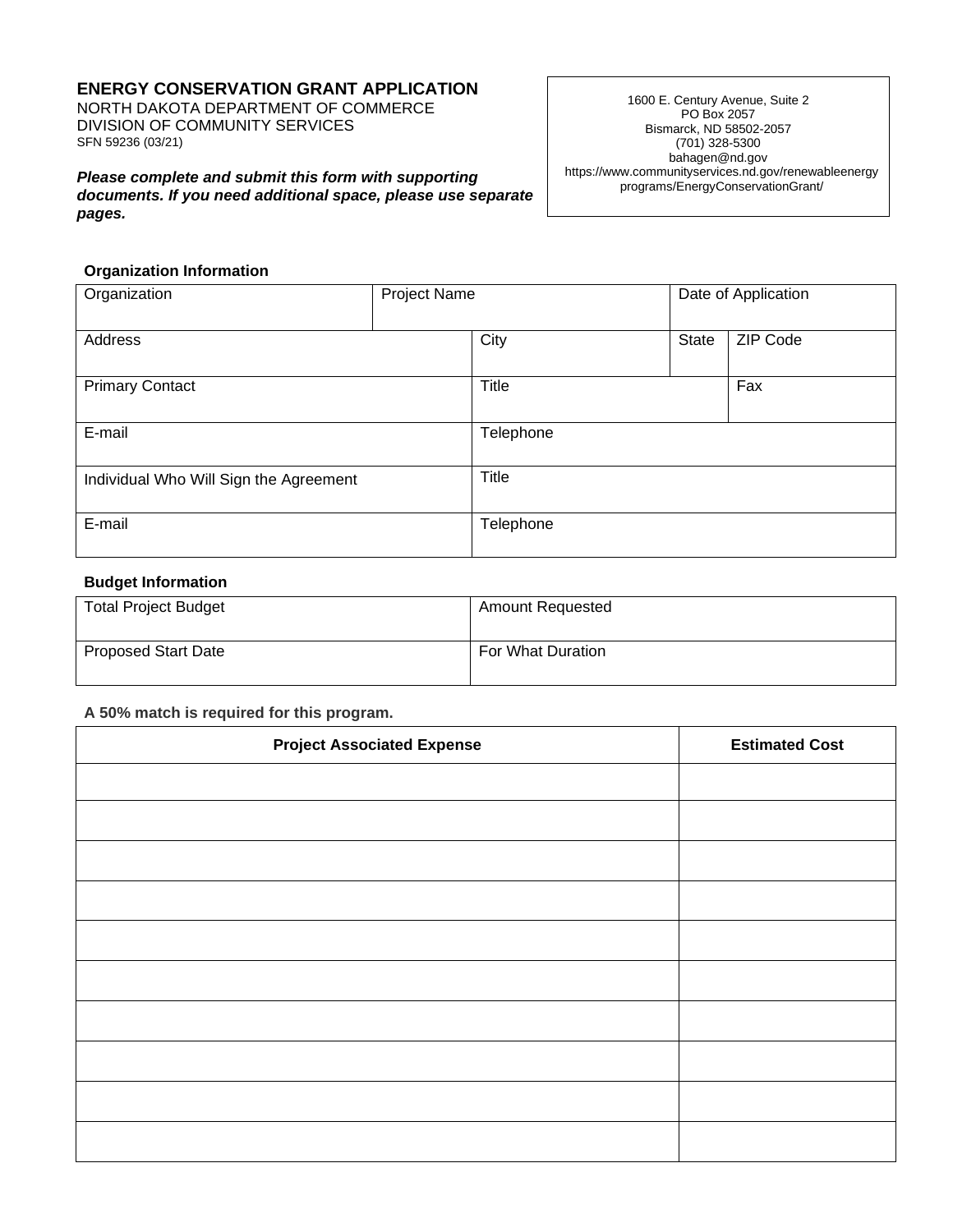## **Project Description**

Describe your project in detail. Describe the building in your project, the **changes to be made**, and the **year**  each was built.

Describe the results you expect from your project.

Does your project involve retrofitting a building that's been placed on the National Historic Register or is 50 years old or older? *\*If yes, the State Historical Society must complete a Section 106 Clearance Form.*

 $\Box$  Yes  $\Box$  No